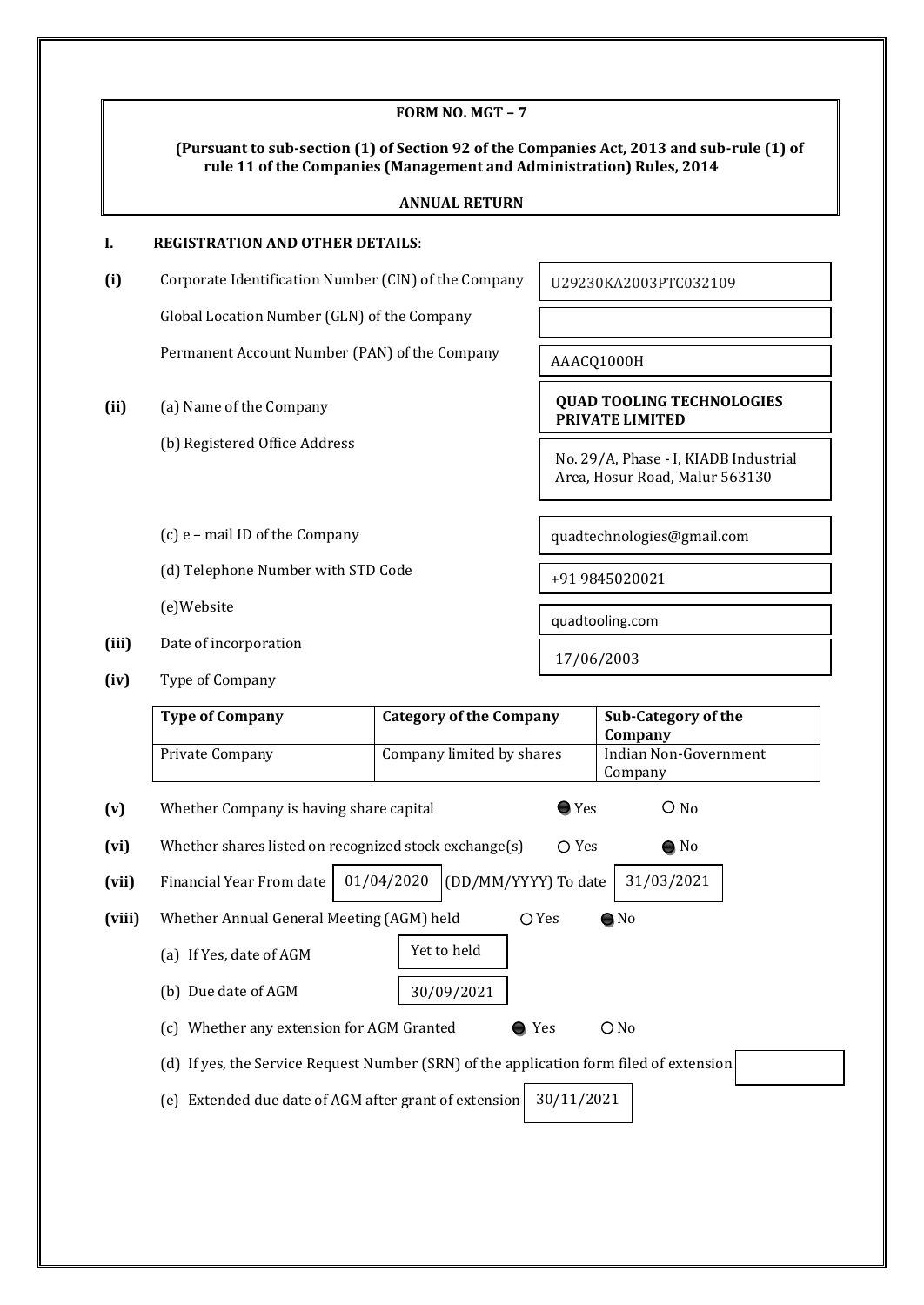#### **II. PRINCIPAL BUSINESS ACTIVITIES OF THE COMPANY**

| Number of business activities: [ |                             |                                       |                                     |                                  |                                 |
|----------------------------------|-----------------------------|---------------------------------------|-------------------------------------|----------------------------------|---------------------------------|
| <sub>Sl</sub><br>No.             | Main Activity<br>group code | Description of Main<br>Activity group | <b>Business</b><br>activity<br>code | Description of business activity | % of turnover of<br>the Company |
| . .                              |                             | Manufacturing                         | C <sub>7</sub>                      | Metal and metal products         | 100                             |

#### **III. PARTICULARS OF HOLDING, SUBSIDIARY AND ASSOCIATE COMPANIES (INCLUDING JOINT VENTURES)**

#### **No. of Companies for which information is to be given:**  0

| ა.<br>N <sub>0</sub> | Name of the company | CIN/FCIN | Holding/Subsidiary<br>/ Associate / Joint<br>Venture | % of shares held |
|----------------------|---------------------|----------|------------------------------------------------------|------------------|
|                      |                     |          |                                                      |                  |

# **IV. SHARE CAPITAL, DEBENTURES AND OTHER SECURITIES OF THE COMPANY**

# **i) Share Capital**

# **(a) Equity share capital**

| <b>Particulars</b>            | <b>Authorized</b><br><b>Share Capital</b> | <b>Issued Capital</b> | Subscribed<br>Capital | Paid up Capital |
|-------------------------------|-------------------------------------------|-----------------------|-----------------------|-----------------|
| <b>Total number of Equity</b> | 71,00,000                                 | 63,45,000             | 63,45,000             | 63,45,000       |
| shares                        |                                           |                       |                       |                 |
| <b>Total amount of equity</b> | 8,00,00,000                               | 7,20,00,000           | 7,20,00,000           | 7,20,00,000     |
| shares (in Rupees)            |                                           |                       |                       |                 |

#### **Number of classes: 2**

| <b>Class of Shares:</b><br><b>Equity Shares</b> | <b>Authorized</b><br><b>Share Capital</b> | <b>Issued Capital</b> | <b>Subscribed</b><br>Capital | Paid up Capital |
|-------------------------------------------------|-------------------------------------------|-----------------------|------------------------------|-----------------|
| <b>Number of Equity shares</b>                  | 70,00,000                                 | 62,50,000             | 62,50,000                    | 62,50,000       |
| Nominal Value per share (in                     | 10                                        | 10                    | 10                           | 10              |
| rupees)                                         |                                           |                       |                              |                 |
| <b>Total Amount of equity</b>                   | 7,00,00,000                               | 6,25,00,000           | 6,25,00,000                  | 6,25,00,000     |
| shares (in rupees)                              |                                           |                       |                              |                 |

| <b>Class of Shares:</b><br>7.5% Non-Voting Class B<br><b>Equity shares</b> | <b>Authorized</b><br><b>Share Capital</b> | <b>Issued Capital</b> | <b>Subscribed</b><br>Capital | Paid up Capital |
|----------------------------------------------------------------------------|-------------------------------------------|-----------------------|------------------------------|-----------------|
| <b>Number of Equity shares</b>                                             | 100,000                                   | 95,000                | 95,000                       | 95,000          |
| Nominal Value per share (in                                                | 100                                       | 100                   | 100                          | 100             |
| rupees)                                                                    |                                           |                       |                              |                 |
| <b>Total Amount of equity</b>                                              | 1,00,00,000                               | 95,00,000             | 95,00,000                    | 95,00,000       |
| shares (in rupees)                                                         |                                           |                       |                              |                 |

#### **(b) Preference Share capital**

| <b>Particulars</b>                | <b>Authorized</b><br><b>Share Capital</b> | <b>Issued Capital</b> | Subscribed<br>Capital | Paid up Capital |
|-----------------------------------|-------------------------------------------|-----------------------|-----------------------|-----------------|
| <b>Total number of Preference</b> | 25,00,000                                 | 19,50,000             | 1,950,000             | 1,950,000       |
| shares                            |                                           |                       |                       |                 |
| Total amount of preference        | 2,50,00,000                               | 1,95,00,000           | 1,95,00,000           | 1,95,00,000     |
| shares (in Rupees)                |                                           |                       |                       |                 |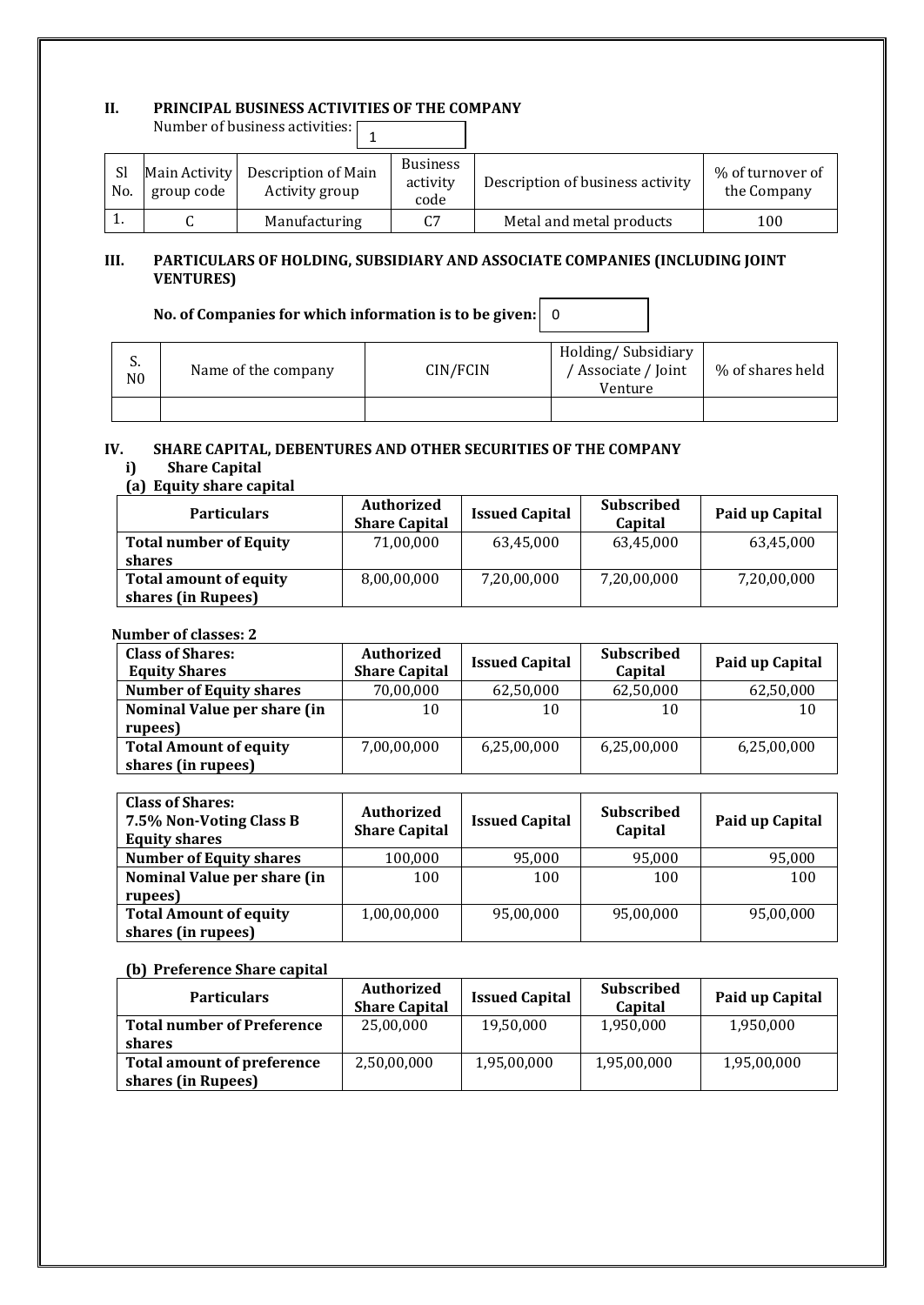**Number of classes: 1**

| <b>Class of Shares:</b>             | <b>Authorized</b><br><b>Share Capital</b> | <b>Issued Capital</b> | <b>Subscribed</b><br>Capital | Paid up Capital |  |  |  |
|-------------------------------------|-------------------------------------------|-----------------------|------------------------------|-----------------|--|--|--|
| Number of preference shares         | 25,00,000                                 | 19,50,000             | 19,50,000                    | 19,50,000       |  |  |  |
| Nominal Value per share (in         | 10                                        | 10                    | 10                           | 10              |  |  |  |
| rupees)                             |                                           |                       |                              |                 |  |  |  |
| <b>Total Amount of equity</b>       | 2,50,00,000                               | 1,95,00,000           | 1,95,00,000                  | 1,95,00,000     |  |  |  |
| shares (in rupees)                  |                                           |                       |                              |                 |  |  |  |
| (c) Unclassified share capital      |                                           |                       |                              |                 |  |  |  |
| <b>Particulars</b>                  | <b>Authorised capital</b>                 |                       |                              |                 |  |  |  |
| Total Amount of unclassified shares |                                           |                       |                              |                 |  |  |  |

#### **(d) Break - up of paid-up share capital:**

| <b>Class of Shares</b>                            | <b>No. of shares</b> | <b>Nominal Value</b><br>per share (Rs.) | <b>Total Nominal</b><br>value of shares | <b>Total</b><br>Premium |
|---------------------------------------------------|----------------------|-----------------------------------------|-----------------------------------------|-------------------------|
|                                                   |                      |                                         | [Rs.]                                   |                         |
| <b>Equity Shares:-</b>                            |                      |                                         |                                         |                         |
| At the beginning of the year                      | 6,345,000            | 7,20,00,000                             | 7,20,00,000                             |                         |
| Increase during the year                          | $\Omega$             | $\Omega$                                | $\Omega$                                |                         |
| Public Issue<br>i.                                | $\theta$             | $\mathbf{0}$                            | $\boldsymbol{0}$                        |                         |
| ii.<br>Rights issue                               | $\theta$             | $\theta$                                | $\theta$                                |                         |
| iii. Bonus issue                                  | $\boldsymbol{0}$     | $\theta$                                | $\Omega$                                |                         |
| iv. Private Placement / Preferential<br>Allotment | $\boldsymbol{0}$     | $\boldsymbol{0}$                        | $\mathbf{0}$                            |                         |
| <b>ESOPs</b><br>v.                                | $\theta$             | $\theta$                                | $\theta$                                |                         |
| Sweat Equity shares allotted<br>vi.               | $\boldsymbol{0}$     | $\boldsymbol{0}$                        | $\boldsymbol{0}$                        |                         |
| vii. Conversion of Preference shares              | $\boldsymbol{0}$     | $\boldsymbol{0}$                        | $\boldsymbol{0}$                        |                         |
| viii. Conversion of Debentures                    | 0                    | $\theta$                                | $\theta$                                |                         |
| ix. GDR / ADR                                     | $\boldsymbol{0}$     | $\theta$                                | $\boldsymbol{0}$                        |                         |
| Others, please specify:<br>X.                     | $\boldsymbol{0}$     | $\boldsymbol{0}$                        | $\boldsymbol{0}$                        |                         |
| 2. Decrease during the year                       | 0                    | $\boldsymbol{0}$                        | $\boldsymbol{0}$                        |                         |
| i. Buy-back of shares                             | $\boldsymbol{0}$     | $\boldsymbol{0}$                        | $\boldsymbol{0}$                        |                         |
| ii. Shares forfeited                              | 0                    | $\boldsymbol{0}$                        | $\boldsymbol{0}$                        |                         |
| iii. Reduction of share capital                   | $\theta$             | $\theta$                                | $\theta$                                |                         |
| v. Others, please specify:                        | $\mathbf{0}$         | $\mathbf{0}$                            | $\boldsymbol{0}$                        |                         |
| At the end of the year                            | 6,345,000            | 7,20,00,000                             | 7,20,00,000                             |                         |
|                                                   |                      |                                         |                                         |                         |
| <b>Preference shares</b>                          |                      |                                         |                                         |                         |
| At the beginning of the year                      | 19,50,000            | 1,95,00,000                             | 1,95,00,000                             |                         |
| Increase during the year                          | $\bf{0}$             | $\bf{0}$                                | $\bf{0}$                                |                         |
| i. Issue of shares                                | $\boldsymbol{0}$     | $\boldsymbol{0}$                        | $\boldsymbol{0}$                        |                         |
| ii. Re-issue of forfeited shares                  | $\theta$             | $\theta$                                | $\theta$                                |                         |
| iii. Other, specify:                              | $\Omega$             | $\Omega$                                | 0                                       |                         |
| Decrease during the year                          |                      |                                         |                                         |                         |
| Redemption of shares<br>i.                        | $\boldsymbol{0}$     | $\boldsymbol{0}$                        | $\boldsymbol{0}$                        |                         |
| ii. Shares forfeited                              | $\boldsymbol{0}$     | $\theta$                                | $\Omega$                                |                         |
| iii. Reduction of share capital                   | $\theta$             | $\theta$                                | $\theta$                                |                         |
| iv. Others, specify:                              | $\mathbf{0}$         | $\theta$                                | $\theta$                                |                         |
| At the end of the year                            | 19,50,000            | 1,95,00,000                             | 1,95,00,000                             |                         |

(ii) Details of stock split / consolidation during the year (for each class of shares):- 0

| Class of shares |                  |  |  |
|-----------------|------------------|--|--|
| Before split /  | Number of shares |  |  |
| consolidation   | Face value per   |  |  |
|                 | share            |  |  |
| After split /   | Number of shares |  |  |
| consolidation   | Face value per   |  |  |
|                 | share            |  |  |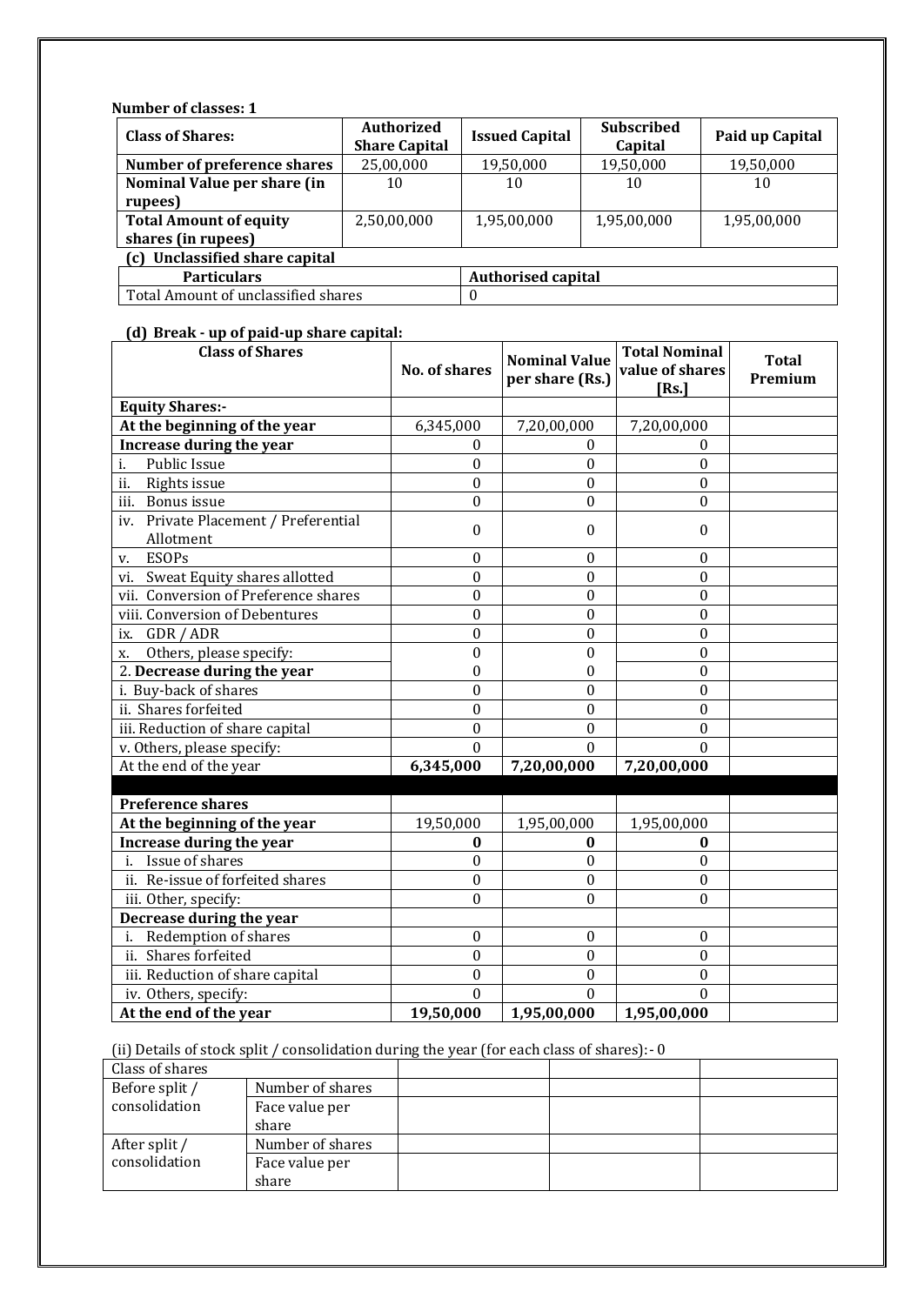**iii) Details of shares / debentures transfers since closure date of last financial year (or in the case of the first return at any time since the incorporation of the Company)**



#### **(Details being provided in a CD/ Digital media) (Y/N) N**

#### **Separate sheet attached for details of transfers: (Y/N) N**

Note: In case list of transfer exceeds 10, option for submission as a separate sheet attachment or submission in a CD/Digital Media may be shown.

Date of the previous annual general meeting:

Date of registration of transfer (Date Month Year):

Type of transfer:

(1-Equity, 2- Preference shares, 3 – Debentures, 4 – Stock)

Number of shares/ debentures/units transferred:

Amount per share/debenture/ unit (in Rs.):

#### **iv) Debentures (Outstanding as at the end of financial year)**

| <b>Particulars</b>            | Number of units | Nominal value per Unit | Total value |
|-------------------------------|-----------------|------------------------|-------------|
| Non-convertible debentures    |                 |                        |             |
| Partly convertible debentures |                 |                        |             |
| Fully convertible debentures  |                 |                        |             |
| <b>Total</b>                  |                 |                        |             |

#### **Details of debentures:**

| <b>Class of debentures</b>        | <b>Outstanding</b><br>as at the<br>beginning of | <b>Increase</b><br>during the<br>year | <b>Decrease</b><br>during the<br>year | <b>Outstanding</b><br>as at the end<br>of the year |
|-----------------------------------|-------------------------------------------------|---------------------------------------|---------------------------------------|----------------------------------------------------|
|                                   | the year                                        |                                       |                                       |                                                    |
| <b>Non-Convertible Debentures</b> |                                                 |                                       |                                       |                                                    |
| <b>Partly Convertible</b>         |                                                 |                                       |                                       |                                                    |
| <b>Debentures</b>                 |                                                 |                                       |                                       |                                                    |
| <b>Fully Convertible</b>          |                                                 |                                       |                                       | U                                                  |
| <b>Debentures</b>                 |                                                 |                                       |                                       |                                                    |

#### **v) Securities other than debentures: 0**

| Type of<br>securities | Number of<br>securities | <b>Nominal</b><br>value of<br>securities | Total<br><b>Nominal</b><br><b>Value</b> | Paid up value<br>of each unit | Total paid up<br>value |
|-----------------------|-------------------------|------------------------------------------|-----------------------------------------|-------------------------------|------------------------|
|                       |                         |                                          |                                         |                               |                        |
| Total                 |                         |                                          |                                         |                               |                        |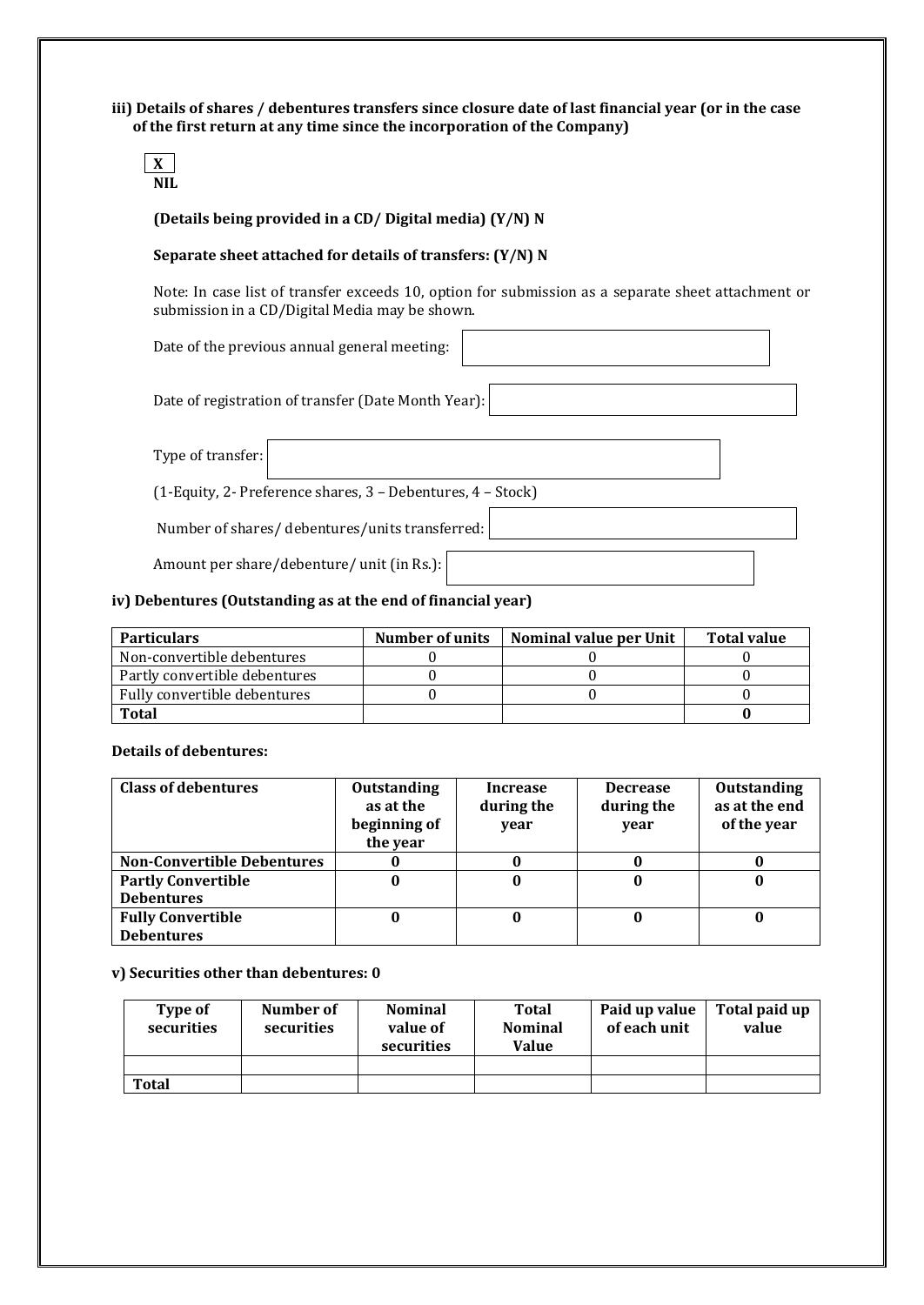#### **V. Turnover and net worth of the company (as defined in the Companies Act, 2013)**

- **(i)** Turnover: Rs. 8,00,82,163
- **(ii)** Net worth of the Company: Rs. 6,48,33,617

# **VI. (a) SHARE HOLDING PATTERN (Promoter)**

i) Category-wise Share Holding

| <b>SI</b>      |                                      |                  | Equity     | <b>Preference</b> |            |  |
|----------------|--------------------------------------|------------------|------------|-------------------|------------|--|
| No.            | Category                             | <b>Number of</b> | Percentage | Number of         | Percentage |  |
|                |                                      | shares           |            | shares            |            |  |
| 1.             | Individual/Hindu Undivided Family    | 0                | 0          | 0                 | 0          |  |
|                | Indian                               | 62,49,998        | 98.5       | 0                 |            |  |
|                | Non - resident Indian (NRI)<br>ii)   | 0                | 0          | 0                 |            |  |
|                | Foreign national (other than<br>iii) | 0                | 0          | 0                 |            |  |
|                | NRI)                                 |                  |            |                   |            |  |
| 2.             | Government                           |                  |            |                   |            |  |
|                | Central government                   | $\bf{0}$         | 0          | 0                 | 0          |  |
|                | <b>State Government</b><br>ii)       | $\theta$         | 0          | 0                 | 0          |  |
|                | iii)<br><b>Government Companies</b>  | $\theta$         | $\Omega$   | 0                 |            |  |
| 3              | <b>Insurance Companies</b>           | $\theta$         | 0          | 0                 | 0          |  |
| $\overline{4}$ | <b>Banks</b>                         | $\theta$         | 0          | 0                 | 0          |  |
| 5              | <b>Financial Institutions</b>        | $\theta$         | 0          | 0                 | 0          |  |
| 6              | Foreign Institutional Investors      | $\theta$         | 0          | 0                 | 0          |  |
| 7              | <b>Mutual Funds</b>                  | $\theta$         | 0          | 0                 | 0          |  |
| 8              | Venture Capital                      | $\theta$         | 0          | 0                 |            |  |
| 9              | Body Corporate (not mentioned        | $\Omega$         | 0          | $\theta$          | 0          |  |
|                | above)                               |                  |            |                   |            |  |
| 10             | Others                               | $\theta$         | 0          | 0                 | $\Omega$   |  |
|                | <b>Total</b>                         | 62,49,998        | 98.5       | 0                 |            |  |

# **Total Number of shareholders (promoters): 2**

# **(b) SHARE HOLDING PATTERN – Public/ Other than promoters**

| <b>Sl</b> |                                              |                     | Equity     | Preference          |            |  |
|-----------|----------------------------------------------|---------------------|------------|---------------------|------------|--|
| No.       | Category                                     | Number of<br>shares | Percentage | Number of<br>shares | Percentage |  |
| 1.        | Individual/Hindu Undivided Family            |                     |            |                     |            |  |
|           | Indian                                       | $\theta$            | $\theta$   | 100,000             | 5.13       |  |
|           | Non - resident Indian (NRI)<br>ii)           | 60,000              | 0.95       | 18,50,000           | 94.87      |  |
|           | iii)<br>Foreign national (other than<br>NRI) | 35,000              | 0.55       | 0                   |            |  |
| 2.        | Government                                   |                     |            |                     |            |  |
|           | Central government                           | $\Omega$            | 0          | $\theta$            | $\Omega$   |  |
|           | ii)<br><b>State Government</b>               | $\theta$            | 0          | 0                   | 0          |  |
|           | iii)<br><b>Government Companies</b>          | $\theta$            | 0          | 0                   | $\Omega$   |  |
| 3         | <b>Insurance Companies</b>                   | $\theta$            | $\theta$   | 0                   | $\Omega$   |  |
| 4         | <b>Banks</b>                                 | $\theta$            | $\theta$   | $\theta$            | $\theta$   |  |
| 5         | <b>Financial Institutions</b>                | $\boldsymbol{0}$    | 0          | 0                   | $\Omega$   |  |
| 6         | Foreign Institutional Investors              | $\theta$            | 0          | $\mathbf{0}$        | $\Omega$   |  |
|           | <b>Mutual Funds</b>                          | $\theta$            | $\theta$   | 0                   | 0          |  |
| 8         | Venture Capital                              | $\theta$            | 0          | $\theta$            | $\Omega$   |  |
| 9         | Body Corporate (not mentioned<br>above)      | $\boldsymbol{0}$    | 0          | 0                   |            |  |
| 10        | Others Tetrad Global Beverages               | $\theta$            | 0          | 0                   |            |  |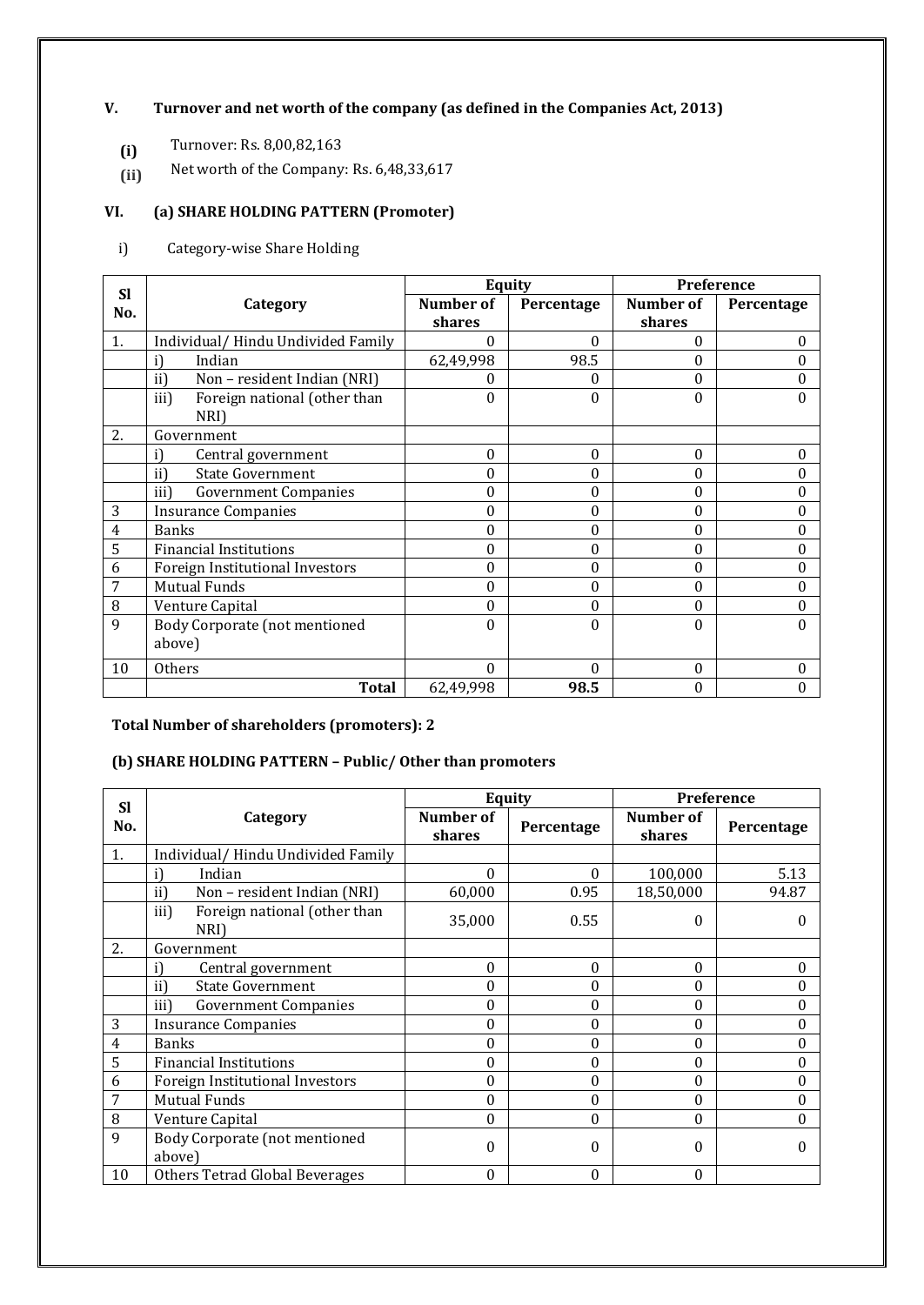| $D_{\rm ini}$<br>`വി<br>.<br>TV d |       |                       |            |           |     |
|-----------------------------------|-------|-----------------------|------------|-----------|-----|
|                                   | Total | 0.00<br>$\sim$ $\sim$ | --<br>ل ال | 0.00<br>- | 100 |

**Total number of shareholders (Other than promoters): 4**

**Total number of shareholders (Promoters + Public/Other than promoters): 9**

#### **VII. NUMBER OF PROMOTERS, MEMBERS, DEBENTURE HOLDERS (Details, Promoters, Members (Other than promoters), Debenture Holders)**

| <b>Details</b>                        | At the beginning of the | At the end of the year |
|---------------------------------------|-------------------------|------------------------|
|                                       | vear                    |                        |
| <b>Promoters</b>                      |                         |                        |
| <b>Members (Other than Promoters)</b> |                         |                        |
| <b>Debenture Holders</b>              |                         |                        |

#### **VIII. DETAILS OF DIRECTORS AND KEY MANAGERIAL PERSONNEL**

#### **(A) Composition of Board of Directors**

| Category |                                                           | <b>Number of Directors at</b><br>the beginning of the<br>year |                          |                  | <b>Number of Directors at</b><br>the end of the year | <b>Percentage of shares</b><br>held by Directors as at<br>the end of the year |                          |
|----------|-----------------------------------------------------------|---------------------------------------------------------------|--------------------------|------------------|------------------------------------------------------|-------------------------------------------------------------------------------|--------------------------|
|          |                                                           | <b>Executive</b>                                              | Non-<br><b>Executive</b> | <b>Executive</b> | Non-<br><b>Executive</b>                             | <b>Executive</b>                                                              | Non-<br><b>Executive</b> |
| А.       | Promoter                                                  | 2                                                             | 0                        | 2                | 0                                                    | 98.50                                                                         | $\bf{0}$                 |
| В.       | <b>Non-Promoter</b>                                       | $\bf{0}$                                                      | $\bf{0}$                 | $\mathbf{0}$     | $\bf{0}$                                             | $\bf{0}$                                                                      | $\bf{0}$                 |
| (i)      | Non-<br>Independent                                       | 0                                                             | 0                        | $\Omega$         | $\boldsymbol{0}$                                     | 0                                                                             | 0                        |
| (ii)     | Independent                                               | $\bf{0}$                                                      | $\bf{0}$                 | $\bf{0}$         | $\bf{0}$                                             | $\bf{0}$                                                                      | $\bf{0}$                 |
| C.       | <b>Nominee</b><br><b>Directors</b><br><b>Representing</b> | 0                                                             | 0                        | 0                | 0                                                    | 0                                                                             | 0                        |
| (i)      | Banks & FI's                                              | $\theta$                                                      | $\theta$                 | $\theta$         | $\theta$                                             | 0                                                                             | $\Omega$                 |
| (ii)     | Investing<br>institutions                                 | 0                                                             | $\Omega$                 | $\Omega$         | $\theta$                                             | 0                                                                             | 0                        |
| (iii)    | Government                                                | $\Omega$                                                      | $\Omega$                 | $\Omega$         | $\Omega$                                             | $\Omega$                                                                      | $\theta$                 |
| (iv)     | Small<br>Shareholders                                     | 0                                                             | 0                        | $\Omega$         | $\theta$                                             | 0                                                                             | $\Omega$                 |
| (v)      | Others                                                    | $\Omega$                                                      | 0                        | $\Omega$         | $\theta$                                             | $\Omega$                                                                      | $\Omega$                 |
|          | <b>Total</b>                                              | $\overline{2}$                                                |                          | 2                | $\bf{0}$                                             | 98.50                                                                         | $\bf{0}$                 |

**Number of Directors and Key Managerial personnel (who is not a Director) as on financial year end date: 2**

**(B) (i) Details of Directors and Key managerial personnel as on the closure of financial year**

| <b>Name</b>                              | DIN/PAN  | <b>Designation</b>   | Number of<br>shares held | Date of cessation<br>(after closure of<br>financial year: if<br>any) |
|------------------------------------------|----------|----------------------|--------------------------|----------------------------------------------------------------------|
| KRISHNARAJAPURAM SESHAGIRI<br>RAJGOPALA  | 01074889 | Managing<br>Director | 31,12,500                |                                                                      |
| KALAGNANAM<br>ANANTHAPADMANABHARAO ARUNA | 01080875 | Director             | 31,37,498                |                                                                      |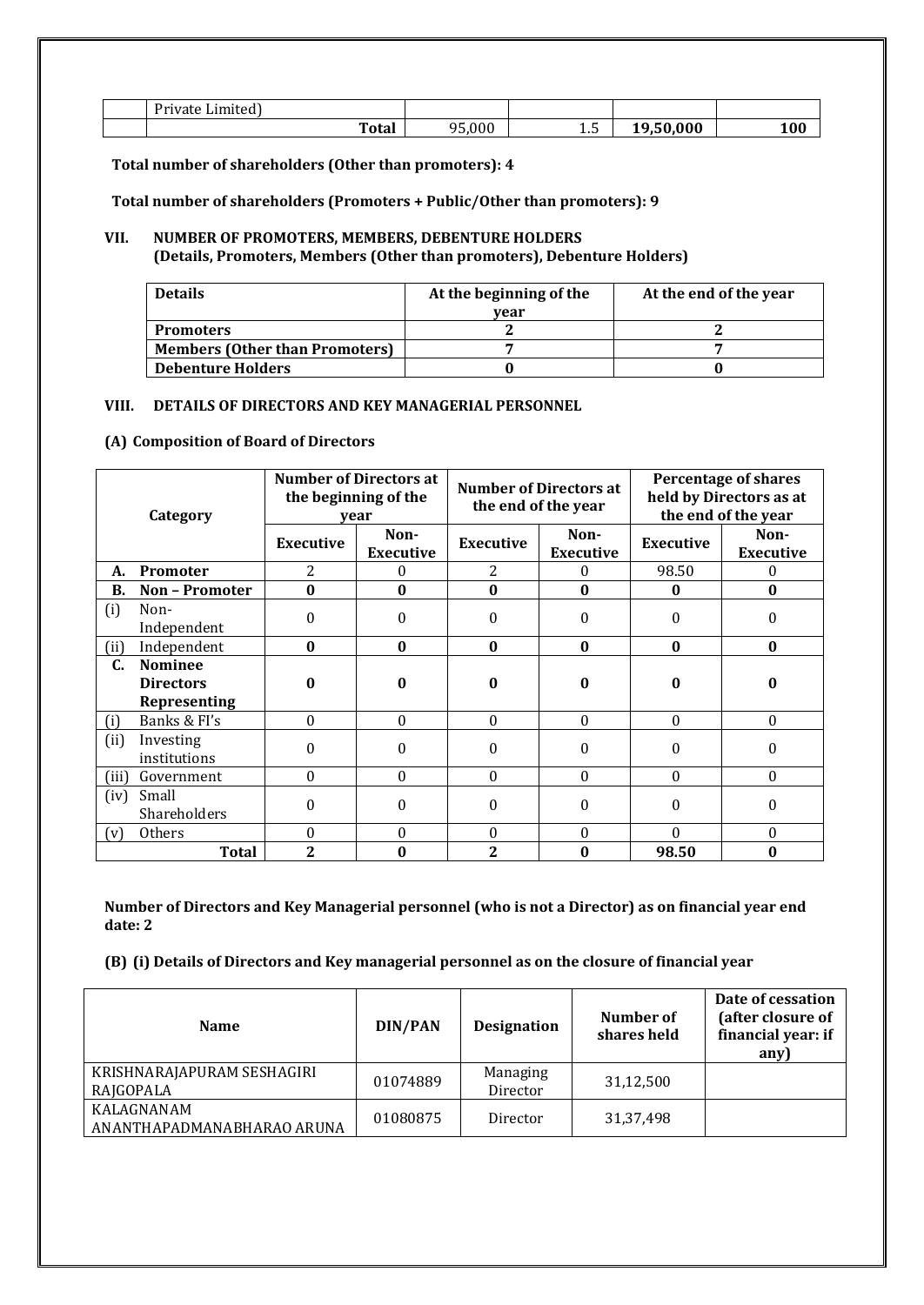#### **(ii) Particulars of change in Directors and Key Managerial personnel during the year: 0**

| <b>Name</b> | DIN/PAN | Designation at the<br>beginning /<br>during the<br>financial year | Date of<br>appointment /<br>Change in<br>designation/<br><b>Cessation</b> | Nature of change<br>(Appointment/Change)<br>in Designation<br><b>Cessation</b> ) |
|-------------|---------|-------------------------------------------------------------------|---------------------------------------------------------------------------|----------------------------------------------------------------------------------|
|             |         |                                                                   |                                                                           |                                                                                  |

#### **IX. MEETINGS OF MEMBERS/CLASS OF MEMBERS/BOARD/COMMITTEES OF THE BOARD OF DIRECTORS**

# **A. MEMBERS/CLASS /REQUISITIONED/NCLT/COURT CONVENED MEETING:**

#### **Number of meetings held: 1**

|                              |                    | <b>Total Number</b>                            |        | <b>Attendance</b>          |
|------------------------------|--------------------|------------------------------------------------|--------|----------------------------|
| <b>Type of meeting</b>       | Date of<br>meeting | of Members<br>entitled to<br>attend<br>meeting | Number | % of total<br>shareholding |
| Annual General Meeting [AGM] | 30/12/2020         |                                                |        | 98.50                      |

#### **B. BOARD MEETINGS:**

#### **Number of Meetings held: 8**

|        |                 | <b>Total No. of Directors on</b> | <b>Attendance</b>       |                   |  |
|--------|-----------------|----------------------------------|-------------------------|-------------------|--|
| S. No. | Date of meeting | the Date of Meeting              | <b>No. of Directors</b> | $%$ of            |  |
|        |                 |                                  | attended                | <b>Attendance</b> |  |
|        | 22-06-2020      |                                  |                         | 100               |  |
|        | 14-09-2020      |                                  |                         | 100               |  |
| 3.     | 24-09-2020      |                                  |                         | 100               |  |
| 4.     | 05-12-2020      |                                  |                         | 100               |  |
| 5.     | 18-02-2021      |                                  |                         | 100               |  |
| b.     | 09-03-2021      |                                  |                         | 100               |  |
|        | 23-03-2021      |                                  |                         | 100               |  |
|        | 25-03-2021      |                                  |                         | 100               |  |

# **C. COMMITTEE MEETINGS: 0**

#### **Number of Committee meetings held:**

|        | <b>Type of</b><br>Meeting | Date of<br>meeting |                                                          | <b>Attendance</b>     |                   |  |
|--------|---------------------------|--------------------|----------------------------------------------------------|-----------------------|-------------------|--|
| S. No. |                           |                    | <b>Total No. of Members as</b><br>on the Date of Meeting | <b>No. of Members</b> | $%$ of            |  |
|        |                           |                    |                                                          | attended              | <b>Attendance</b> |  |
|        |                           |                    |                                                          |                       |                   |  |
|        |                           |                    |                                                          |                       |                   |  |
|        |                           |                    |                                                          |                       |                   |  |

### **D. ATTENDANCE OF DIRECTORS**

| Sl.<br>No. |                               |                                                                        | <b>Committee Meetings (Taking</b><br>all the Committee Meetings<br><b>Board of Meetings</b><br>together of which a Director is<br>a member |                           |                                                                        |                                   | Whether                  |                                     |
|------------|-------------------------------|------------------------------------------------------------------------|--------------------------------------------------------------------------------------------------------------------------------------------|---------------------------|------------------------------------------------------------------------|-----------------------------------|--------------------------|-------------------------------------|
|            | Name of the Director          | No of<br>Meeting<br>which the<br>director was<br>entitled to<br>attend | Number of<br>meetings<br>attended                                                                                                          | $%$ of<br>attendal<br>nce | No of<br>Meeting<br>which the<br>director was<br>entitled to<br>attend | Number of<br>meetings<br>attended | $%$ of<br>attenda<br>nce | attended last<br><b>AGM</b> held on |
| 1.         | KRISHNARAJAPURAM<br>SESHAGIRI | 8                                                                      | 8                                                                                                                                          | 100                       | $\theta$                                                               | 0                                 | $\theta$                 |                                     |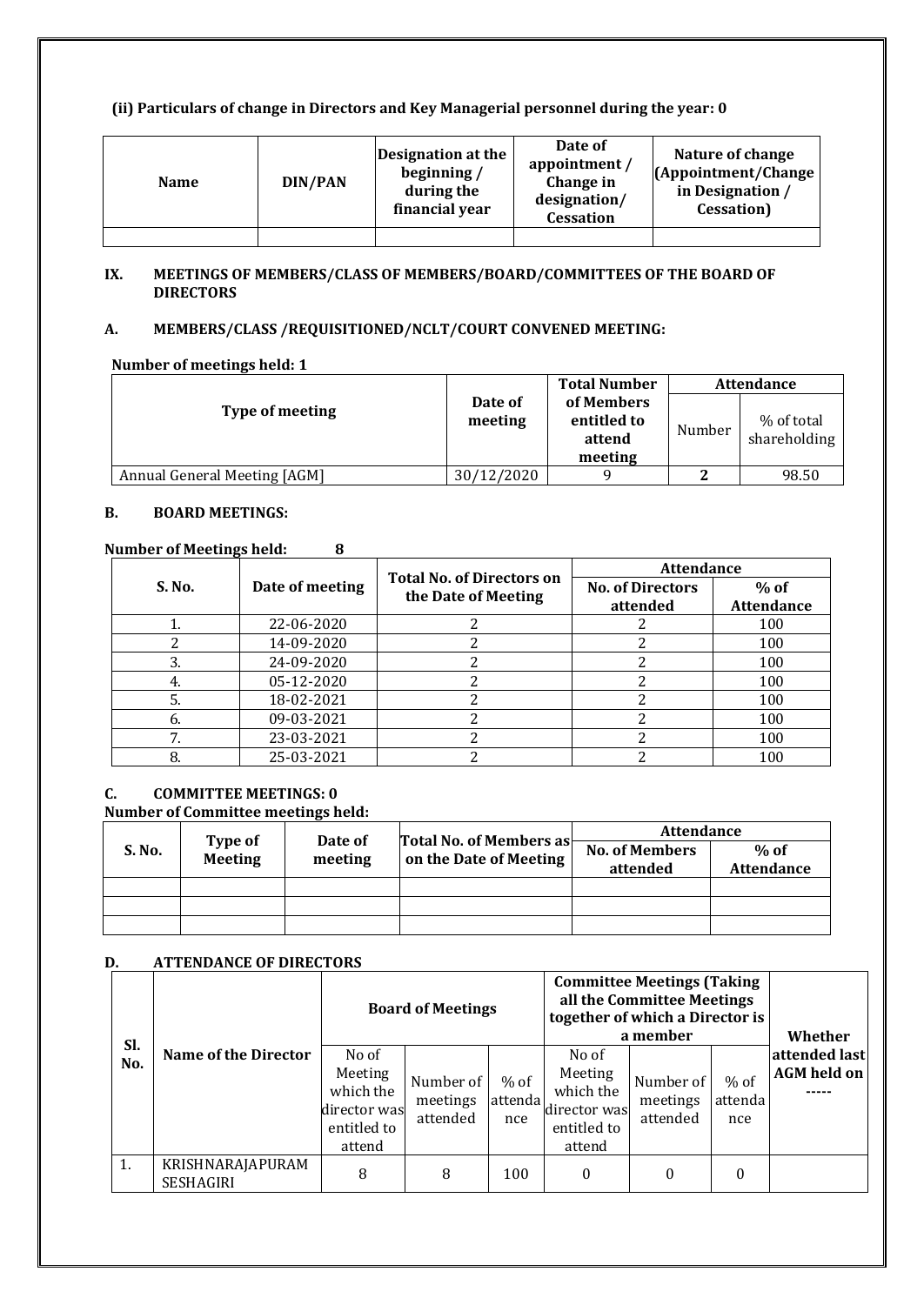|                | RAJGOPALA                                    |  |     |  |  |
|----------------|----------------------------------------------|--|-----|--|--|
| ົ<br><u>L.</u> | KALAGNANAM<br>ANANTHAPADMAN<br>ABHARAO ARUNA |  | 100 |  |  |

#### **X. REMUNERATION OF DIRECTORS AND KEY MANAGERIAL PERSONNEL-**

#### **Number of Managing Director, Whole-Time Director and/or Manager whose remuneration details to be entered: 1**

| S. No. | <b>Name</b>      |          |          | Designation Gross Salary Commission | <b>Stock</b><br>Option/<br>Sweat<br>Equity | <b>Others</b> | <b>Total Amount</b> |
|--------|------------------|----------|----------|-------------------------------------|--------------------------------------------|---------------|---------------------|
| π.     | KRISHNARAJAPURAM | Managing |          |                                     |                                            |               |                     |
|        | SESHAGIRI        | Director | 5,85,000 |                                     | 0                                          | 0             | 5,85,000            |
|        | RAJGOPALA        |          |          |                                     |                                            |               |                     |
|        | Total            |          |          |                                     |                                            |               | 5,85,000            |

#### **Number of CEO, CFO, and Company Secretary whose remuneration details to be entered: 0**

| C.<br>J.<br>No. | <b>Name</b> | Designation | Gross<br><b>Salary</b> | Commission | <b>Stock</b><br>Option/<br>Sweat<br>Equity | <b>Others</b> | <b>Total Amount</b> |
|-----------------|-------------|-------------|------------------------|------------|--------------------------------------------|---------------|---------------------|
|                 |             |             |                        |            |                                            |               |                     |
|                 | Total       |             |                        |            |                                            |               |                     |

#### **Number of other Directors whose remuneration details to be entered: 0**

| <b>S. No.</b> | <b>Name</b> |  | <b>Designation Gross Salary Commission</b> | <b>Stock</b><br>Option/<br><b>Sweat</b><br>Equity | <b>Others</b> | <b>Total Amount</b> |
|---------------|-------------|--|--------------------------------------------|---------------------------------------------------|---------------|---------------------|
|               |             |  |                                            |                                                   |               |                     |
|               | Total       |  |                                            |                                                   |               |                     |

#### **XI. MATTERS RELATED TO CERTIFICATION OF COMPLIANCES AND DISCLOSURE**

- **A.** Whether the company has made compliances and disclosures in respect of applicable provisions of the Companies Act, 2013 during the year(Y/N): N
- **B.** If No, Give reasons / observations

Company has accepted loans from parties other than Directors & Relatives

# **XII. PENALTIES AND PUNISHMENT DETAILS THEREOF:**  $\begin{bmatrix} \phantom{\textbf{X}}\end{bmatrix}$  **NIL**

#### (A) DETAILS OF PENALTIES / PUNISHMENT IMPOSED ON COMPANY / DIRECTORS / OFFICERS:

| Name of the<br>Company/Directors/<br><b>Officers</b> | Name of the<br>court or<br>concerned | Date of<br>order | Name of the<br><b>Act and</b><br>section under<br>which<br>penalized /<br>punished | Details of<br>penalty /<br>punishment | Details of appeal<br>(if any) including<br>present status |  |  |
|------------------------------------------------------|--------------------------------------|------------------|------------------------------------------------------------------------------------|---------------------------------------|-----------------------------------------------------------|--|--|
|                                                      |                                      |                  |                                                                                    |                                       |                                                           |  |  |
|                                                      |                                      |                  |                                                                                    |                                       |                                                           |  |  |
| Χ                                                    |                                      |                  |                                                                                    |                                       |                                                           |  |  |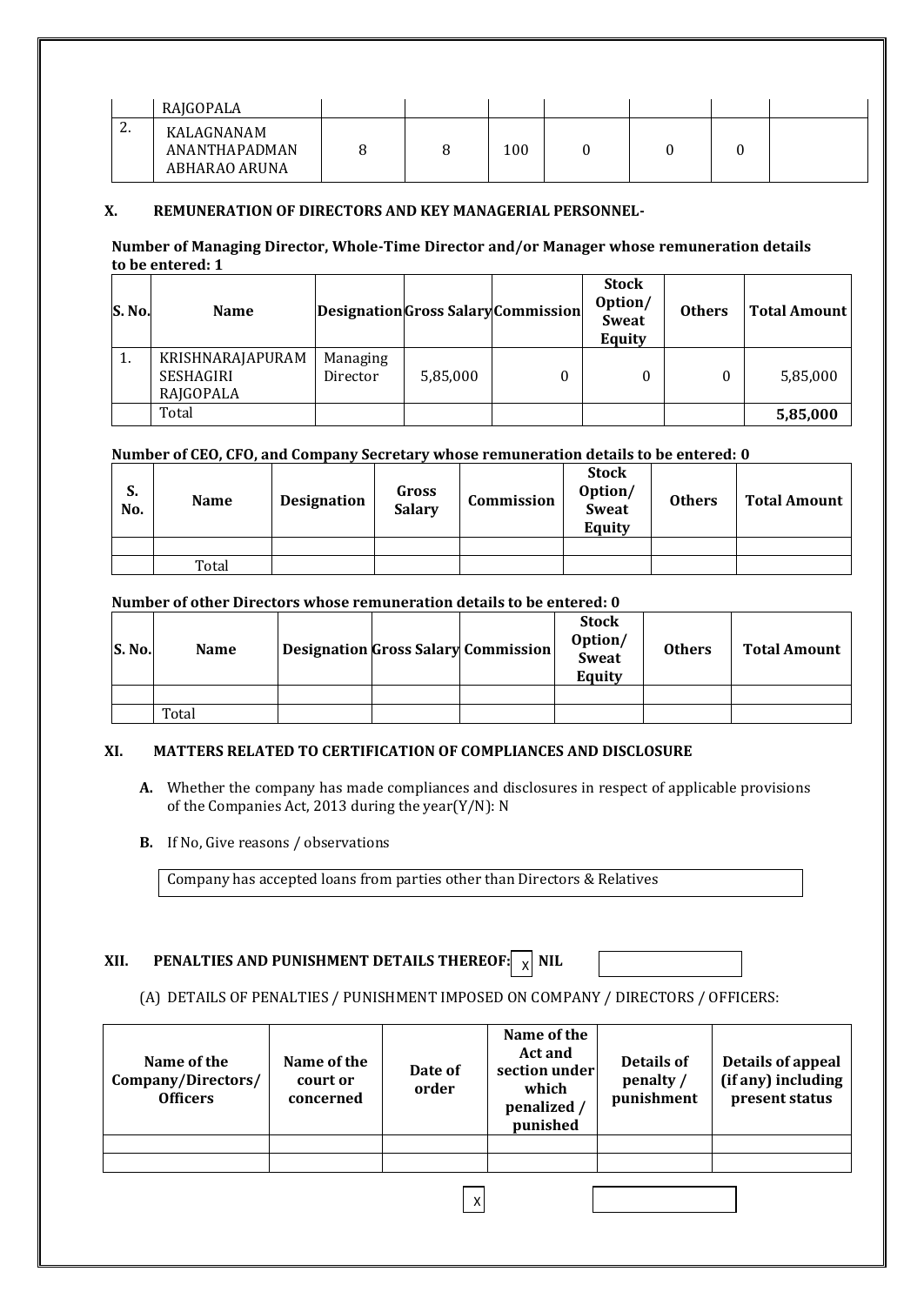#### (B) DETAILS OF COMPOUNDING OF OFFENCES: **NIL**

| Name of the<br>Company/Directors<br><b>Officers</b> | Name of the<br>court or<br>concerned | Date of order | Name of the Act<br>and section<br>under which<br>penalized /<br>punished | Details of<br>penalty /<br>punishment | Details of appeal (if<br>any) including<br>present status |
|-----------------------------------------------------|--------------------------------------|---------------|--------------------------------------------------------------------------|---------------------------------------|-----------------------------------------------------------|
|                                                     |                                      |               |                                                                          |                                       |                                                           |
|                                                     |                                      |               |                                                                          |                                       |                                                           |

**XIII.** Whether complete list of shareholders, debenture holders has been enclosed as an attachment:  $\bigcirc$  Yes  $\bigcirc$  No

#### **XIV. COMPLIANCE OF SUB-SECTION(2) OF SECTION 92, IN CASE OF LISTED COMPANIES**

In case of a listed company or a company having paid-up share capital of Ten Crore Rupees or more or turnover of Fifty Crore rupees or more, details of Company Secretary in whole time practice certifying the annual return in Form MGT-8:

| Name:                           |                                       |
|---------------------------------|---------------------------------------|
| Whether Fellow or Associate:    | $\bigcap$ Associate $\bigcirc$ Fellow |
| Certificate of practice number: |                                       |
| We certify that:                |                                       |

#### **(a)** The return states the facts, as they stood on the date of the closure of the financial year aforesaid correctly and adequately.

**(b)** Unless otherwise expressly stated to the contrary elsewhere in this Return, the Company has complied with all the provisions of the Act during the financial year.

5

#### **Declaration**

I am authorized by the Board of Directors of the Company vide resolution No.

(DD/MM/YYYY) to sign this form and declare that all the requirements of the Companies Act, 2013 and the rules made thereunder in respect of the subject matter of this form and matters incidental thereto have been compiled with. I further declare that:

- 1. Whatever is stated in this form and in the attachments thereto is true, correct and complete and no information material to the subject matter of this form has been suppressed or concealed and is as per the original records maintained by the company.
- 2. All the required attachments have been completely and legibly attached to this form.

**Note: Attention is also drawn to the provisions of Section 447, section 448 and 449 of the Companies Act, 2013 which provide for punishment for fraud, punishment for false statement and punishment for false evidence respectively**

| $110001$ internation to those within to the provisions of section 117, seed.<br>Companies Act, 2013 which provide for punishment for fraud, punishment<br>punishment for false evidence respectively |          |  |
|------------------------------------------------------------------------------------------------------------------------------------------------------------------------------------------------------|----------|--|
| To be digitally signed by                                                                                                                                                                            |          |  |
| <b>Director</b>                                                                                                                                                                                      |          |  |
|                                                                                                                                                                                                      |          |  |
| <b>DIN of the Director</b>                                                                                                                                                                           | 01074889 |  |
| To he digitally signed hy                                                                                                                                                                            |          |  |

**To be digitally signed by**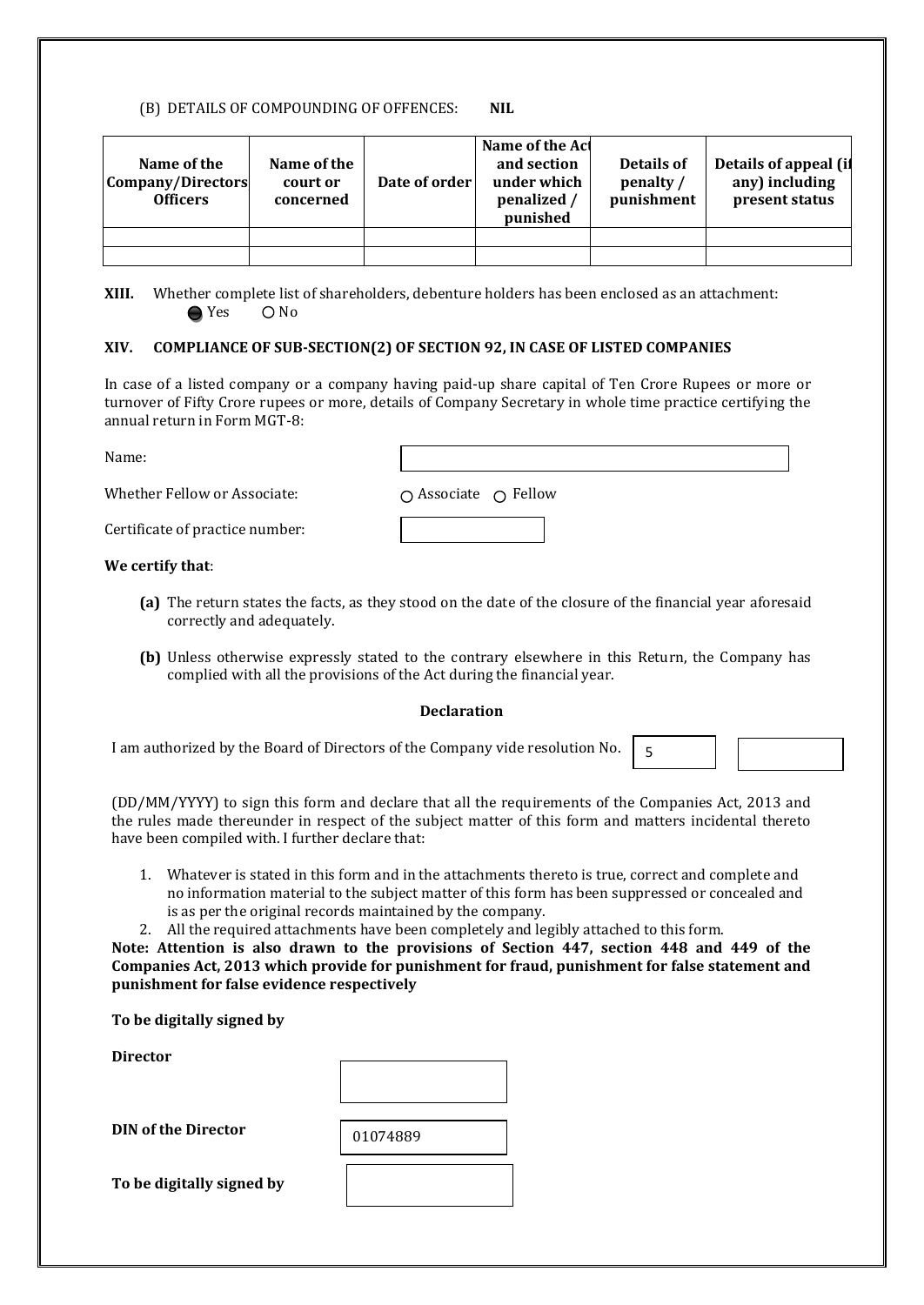Company Secretary

Company Secretary in practice

Membership Number **Certificate of Practice Number**